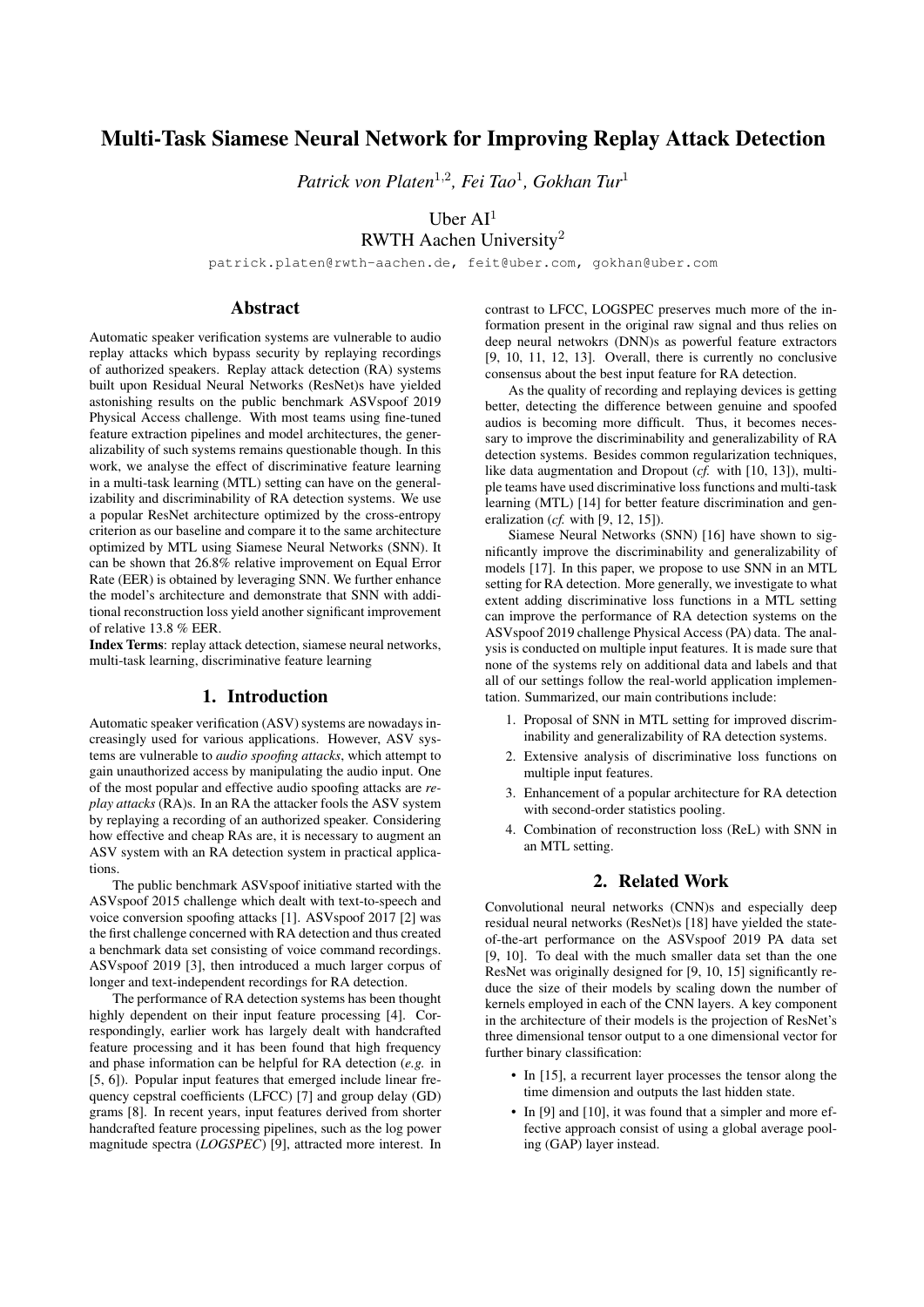Given the success of ResNet with GAP, we use this architecture as our baseline in this study. In other fields of research it has been shown that using second-order statistics in addition to first-order statistics yields better feature embeddings for utterance level classification tasks, *e.g.* in [19]. This led us to extent the GAP layer to additionally perform variance pooling.

In [15], MTL has been applied for RA detection in the form of center loss (CL), which has been shown to greatly improve the discriminability of a model [20]. CL is comprised of the cross-entropy (CE) loss and the *intra-class* variance loss of the feature embeddings weighted by a hyper parameter to control the intra-class compactness [20]. SNN are known to significantly improve the discriminability and generalizability of a model [17] and have found to be effective in similarity assessment in computer vision [21]. By using a pair of input features during training, SNN simultaneously increase the *interclass* variance of the embedded input features while decreasing the intra-class variance of the embedded input features. Since CL can be seen as a special case of SNN  $<sup>1</sup>$ , SNN are expected to</sup> better improve the discriminability of the model. This inspired us to propose SNN in a MTL setting for RA detection.

Another loss function, which is easily applicable in the MTL setting, is ReL. ReL is an unsupervised loss function and is usually employed in autoencoders to improve the network's ability to maintain the most distinctive information about the input features in compressed form. When added to a standard CE loss function, ReL can act as an effective regularizer by encouraging the network to learn robust feature embeddings [22].

## 3. Proposed Approach

#### 3.1. Audio Preprocessing

In a real-world application, the speakers input can be considered as a continuous buffer of audio input, which is then used to decide between genuine and spoofed input. The buffer size is in the following defined as  $l_b$ . In all experiments  $l_b$  is set to reasonable values to keep the audio processing step simple and easy to deploy. Therefore, all utterances are cut or zero-padded to have a maximum length of  $l<sub>b</sub>$  seconds and all models only process whole utterances, which makes such an RA system easy to deploy.

#### 3.2. Feature Extraction

The models are tested on the three input features: linear frequency filterbank features (*LFBANK*), *LOGSPEC* and *GD grams*. LFBANK correspond to the conventionally used LFCC features without the discrete cosine decorrelation step. We chose to leave out this decorrelation step because neural networks are known to act as excellent decorrelators. LOGSPEC and GD grams are extensively used in the RA research community and preserve more information of the raw audio signal than LFBANK because the short time Fourier transformed (STFT) input signal is not further filtered.

For all input features, the STFT employs a window size of 50ms and a window shift of 15ms. LOGSPEC features are retrieved by first squaring the STFT features to obtain their spectrum and subsequently applying a *log* compression. LFBANK are extracted by further applying 80 evenly spaced triangular filters (*cf.* with [23]) to the LOGSPEC features. No delta coefficients are added. We used modified GD grams as defined in

Table 1: *Architecture of "thin" 34-layer ResNet. GD/LOGSPEC and LFBANK employ slightly different stride kernels as can be seen on the right. The first ResNet block (Res1) e.g., consists of 3 ResNet layers each having 2 CNN layers. All CNN layer kernels employ the kernel*  $[3 \times 3]$ *.* 

| Layer | Kernel                                                            | Filters | Input feature                      | Stride                          |
|-------|-------------------------------------------------------------------|---------|------------------------------------|---------------------------------|
| Conv1 | $[3\times3]$                                                      | 16      | <b>GD/LOGSPEC</b><br><b>LFBANK</b> | $[2 \times 2]$<br>$[2\times 2]$ |
| Res1  | $3 \times \begin{bmatrix} 3 \times 3 \\ 3 \times 3 \end{bmatrix}$ | 16      | <b>GD/LOGSPEC</b><br><b>LFBANK</b> | $[2\times 2]$<br>$[1 \times 1]$ |
| Res2  | $4 \times \begin{bmatrix} 3 \times 3 \\ 3 \times 3 \end{bmatrix}$ | 32      | <b>GD/LOGSPEC</b><br><b>LFBANK</b> | $[2\times 2]$<br>$[1 \times 2]$ |
| Res3  | $6 \times \begin{bmatrix} 3 \times 3 \\ 3 \times 3 \end{bmatrix}$ | 64      | <b>GD/LOGSPEC</b><br><b>LFBANK</b> | $[1 \times 1]$<br>$[2\times 2]$ |
| Res4  | $3 \times \begin{bmatrix} 3 \times 3 \\ 3 \times 3 \end{bmatrix}$ | 128     | <b>GD/LOGSPEC</b><br><b>LFBANK</b> | $ 1\times1 $<br>$[2\times2]$    |

Eqs. (28) and (29) in [8] with  $\alpha = 0.4$  and  $\gamma = 0.9$  because the GD grams as formalized in [6] and [10] did not yield any reasonable results in our experiments.

The resulting feature shape (with *feature dim*  $\times$  *time dim*) for GD gram and LOGSPEC is  $401 \times 566$  and for LFBANK amounts to  $80 \times 566$ .

Confirming the observations made in [9] and [23], the input features are not normalized, but simply scaled down to be in the range from  $-1$  to 1.

#### 3.3. ResNet for Replay Attack Detection

Similar to [10], the RA detection system is built upon a "thin" 34-layer ResNet, which is presented in detail in Table 1. The ResNet blocks (*i.e. Res1* - *Res4*) employ the "full preactivation" residual unit proposed in [24]. Due to differences in the feature dimension between LOGSPEC/GD gram and LF-BANK, slightly different stride kernels are used in our architecture (*cf.* with Table 1).

The ResNet network is followed by a GAP layer as explained in Eq. (1) in [10]. Extending GAP to the retrieval of second-order statistics, we define a global average and variance pooling (GAVP) layer that extracts both the mean and variance from all feature maps of ResNet's last CNN layer. To keep the number of parameters constant, the pooling layer is followed by a  $128 \times 64$  dense layer if GAP is employed and a  $256 \times 32$  dense layer if GAVP is employed. The final dense layer (called "Out" in Fig. 1) following the GAP or GAVP layer has a single output neuron with Sigmoid activation function yielding the probability of the input feature to be classified as being *spoofed*. All layers except the pooling and final layer make use of the Rectified Linear Unit (ReLU).

The model has about 1.34 million trainable parameters.

#### 3.4. Multi-Task Learning with Siamese Neural Networks

SNN are made of two sub-networks which share the same set of trainable parameters so that a pair of input features  $X_1, X_2$ is used as an input during training. Besides computing the conventional CE loss for each sub-network individually (*i.e.*  $\mathcal{L}_{CE_1}$ ,  $\mathcal{L}_{CE_2}$ ), a distance loss  $\mathcal{L}_{SNN}$  between the feature embedding (*i.e.* 

<sup>&</sup>lt;sup>1</sup>The centroid used in CL can be seen as one of the inputs in the input pair used for SNN.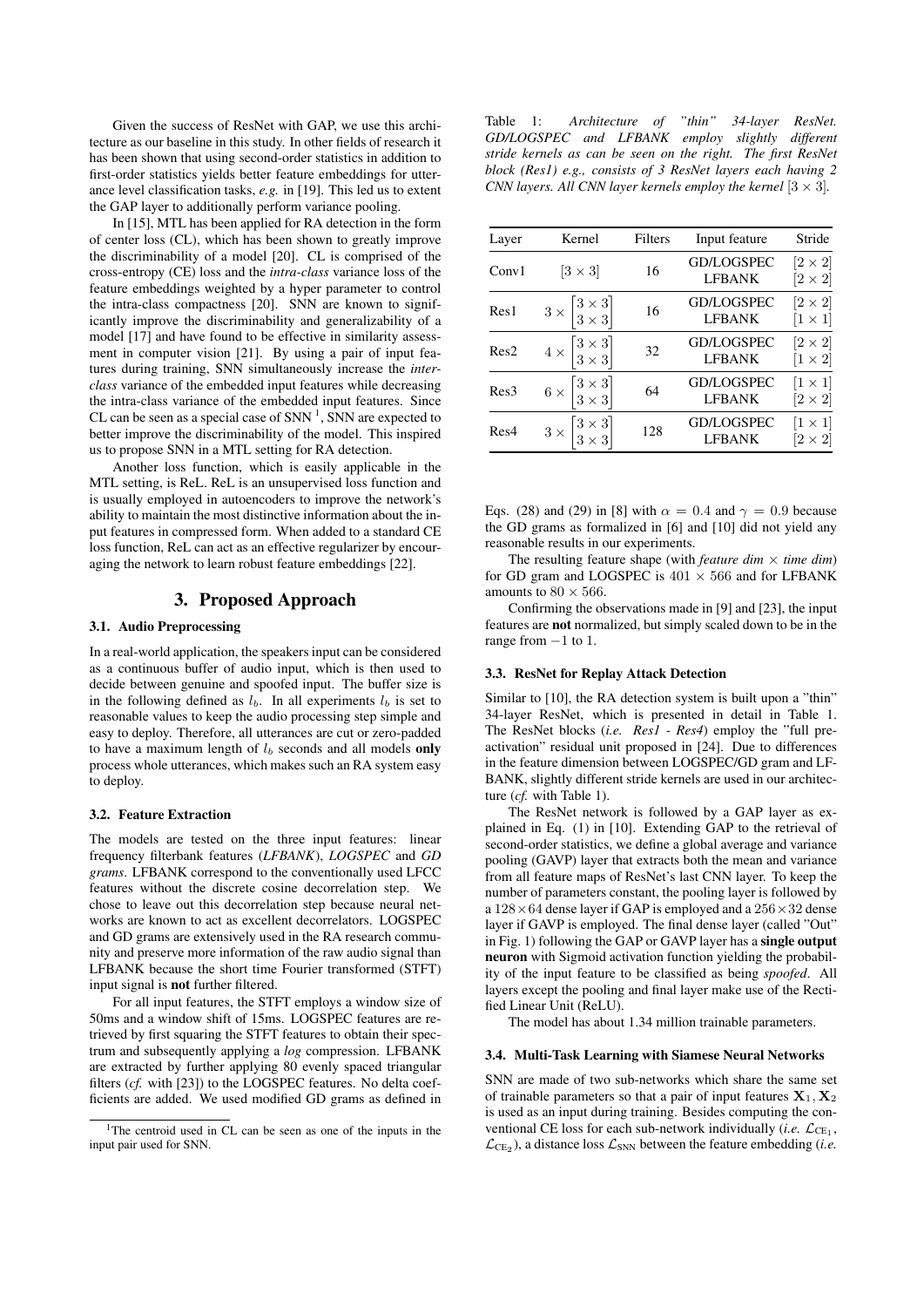$e_1, e_2$ ) of each sub-network is calculated (*cf.* with Fig. 1). A common choice for  $\mathcal{L}_{SNN}$  is the hinge loss (*cf.* with [25]):

$$
\mathcal{L}_{\text{SNN}} = \underset{(\mathbf{X}_1, y_1), (\mathbf{X}_2, y_2) \sim \mathcal{D} \times \mathcal{D}}{\mathbb{E}}[\max(0, m - l_d d(\mathbf{e}_1, \mathbf{e}_2))], (1)
$$

wheres m represents the margin. The boolean  $l_d$  equals 1 if the input feature labels  $y_1, y_2$  are equal or else  $-1$  and  $d(\mathbf{e}_1, \mathbf{e}_2)$ is a distance metric of choice for which we empirically found the cosine similarity:

$$
d(\mathbf{e}_1, \mathbf{e}_2) = \frac{\mathbf{e}_1 \mathbf{e}_2}{|\mathbf{e}_1|_2 |\mathbf{e}_2|_2},\tag{2}
$$

with  $|\cdot|_2$  being the euclidean norm, to work best. During training, SNN aims at minimizing the sum of  $\mathcal{L}_{CE_1}$ ,  $\mathcal{L}_{CE_2}$  and  $\mathcal{L}_{SNN}$ , whereas each loss contributes with equal weight.

Optionally, two ReLs  $(\mathcal{L}_{\text{ReLU}_1}, \mathcal{L}_{\text{ReLU}_2})$  - one for each subnetwork - can be added to the overall loss. In this case a shared decoder (with a negligible amount of parameters) is used to reconstruct the pair of input features  $\mathbf{X}_1, \mathbf{X}_2$  from the outputs  $O_1$ ,  $O_2$  of the last convolutional layer:

$$
\mathcal{L}_{\text{ReLU}_i} = |\mathbf{X}_i - \text{Decoder}(\mathbf{O}_i)|_F^2, \forall i \in \{1, 2\},\tag{3}
$$

with  $|\cdot|_F$  being the Frobenius norm. The decoder consists of three consecutive Deconvolution, each of which upsamples the input using a stride kernel of size  $[2 \times 2]$ . The decoder has three such layers which employ in decreasing order 32, 16 and 8 kernels each of which is of size  $[3 \times 3]$ . The outputs of  $Decoder(O_1)$  and  $Decoder(O_2)$  are "mean-pooled" over their 8 output feature maps. To make sure the "mean-pooled" feature maps output has exactly the same shape as the input feature matrix  $(X_i)$ , it is zero-padded on the sides. The complete architecture of SNN is illustrated in Fig. 1.

As can be noted from Eq. (1), the space of possible training samples for SNN includes all pair-wise combinations of  $D$  with itself, which is prohibitively large. A simple remedy taken in this study is to control the dataset's size by a hyper parameter  $numSamples.$  Before every epoch, a dataset  $\mathcal{D}_{SNN}$  is created by the following simple, but effective sampling procedure:

```
function CREATESNNDATASET(numSamples, D)
SHUFFLE(\mathcal{D})// decompose data set into pos and neg class data sets
\mathcal{D}_{pos}, \mathcal{D}_{neg} \leftarrow \texttt{SPLITBYLABEL}(\mathcal{D})c_{pos}, c_{neg} \leftarrow 0for i in 1 to numSamples do
      for j in 1 to 2 do
            \mathcal{D}_r \leftarrow RAND(\mathcal{D}_{pos}, \mathcal{D}_{neg})if \mathcal{D}_r == \mathcal{D}_{pos} then
                  \mathbf{X}_j \leftarrow \mathcal{D}_{pos}[c_{pos}]y_i \leftarrow 1c_{pos} \leftarrow (c_{pos} + 1) \mod \text{LEN}(\mathcal{D}_{pos})else
                   \mathbf{X}_j \leftarrow \mathcal{D}_{neg} [c_{neg}]y_j \leftarrow 0c_{neg} \leftarrow (c_{neg} + 1) \text{ mod } \text{LEN}(\mathcal{D}_{neg})\mathcal{D}_{SNN}[i] \leftarrow ((\mathbf{X}_1, y_1), (\mathbf{X}_2, y_2))return \mathcal{D}_{SNN}
```
Hereby,  $\mathcal{D}_{pos}$  only consists of *spoofed* utterances and  $\mathcal{D}_{neg}$ represents the data of *genuine* utterances with  $y_j = 1$  being the label for a *spoofed* utterance and  $y_j = 0$  for a *genuine* one



Figure 1: *A sketch map of SNN for MTL showing the loss* functions  $L_{CE_1}, L_{CE_2}, L_{SNN}$  and  $L_{Rel_1}, L_{Rel_2}$  for RA detection. *Please note that the filled arrows represent connections between layers, whereas the dotted arrows show schematically from which outputs the losses are derived.*

 $\forall j \in \{1,2\}$ . First, no data sample in  $\mathcal{D}_{pos}$  (or  $\mathcal{D}_{neg}$ , respectively) is used twice *before* every other data sample has been sampled at least once, which ensures almost certainly that all data samples are used per epoch by setting *numSamples* accordingly. Second, it is ensured that the space of possible sample pairs  $\mathcal{D} \times \mathcal{D}$  is vastly explored by shuffling the order of  $\mathcal{D}_{pos}$ and  $\mathcal{D}_{\text{neg}}$  before every epoch. Third, by choosing to sample from  $\mathcal{D}_{pos}$  or  $\mathcal{D}_{neg}$  with even probability, the smaller of the two data sets is upsampled so that  $\mathcal{D}_{SNN}$  is balanced.

## 4. Experimental Setup

In all experiments, the models were evaluated on the PA subset of the ASVspoof 2019 corpus [3]. PA consists of 48600 *spoofed* and 5400 *genuine* utterances in the training (*train*) data set, 24300 *spoofed* and 5400 *genuine* utterances in the development (*dev*) data set and 116640 *spoofed* and 18090 *genuine* utterances in the evaluation (*eval*) data set. The utterance lengths range from *ca.* 3 seconds to *ca.* 11 seconds and consists of more than 100 (both male and female) different speakers. It is important to notice that in contrast to the ASVspoof 2017 PA corpus, the PA subset of the ASVspoof 2019 corpus is *text-independent*, which makes it a much more realistic data set for RA detection.

All models were optimized by Adam with  $\beta_1 = 0.9$ ,  $\beta_2 =$ 0.999, learning rate  $3.95 \times 10^{-4}$ . To regularize the network, dropout was applied to all CNN layers with a probability of  $p =$ 0.1 during training. Additionally, we found it to be effective to tune weight decay for each experiment separately. Training was stopped if the equal error rate (EER) on the dev data set did not improve over 15 consecutive epochs or at a maximal epoch of 75. The models were implemented with the Keras framework [26]. The Bosaris toolkit was used for system fusion [27].

## 5. Results

First, we analysed the effect of audio input length on the performance of a smaller 18-layer ResNet model using LFBANK on the eval set. In this experiment, we simply cut or padded the end of the audio to the specific length. We noticed that increasing the input length  $l_b$  from 5.0s to 6.5s and eventually to 8.5s, improved the EER from 9.31 % to 6.75 % and finally to 6.22 %.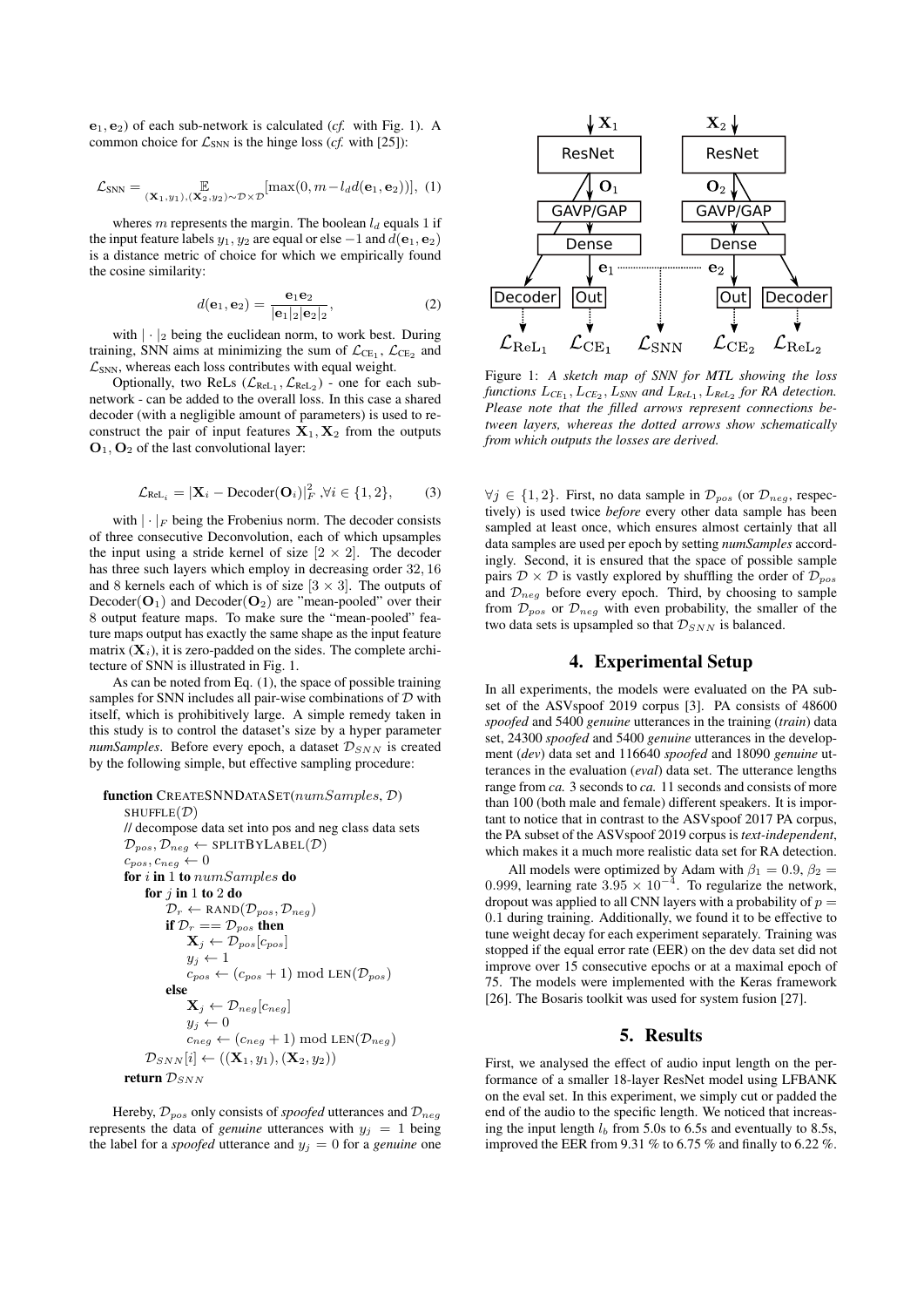Table 2: *Comparison of* M*GAP CE* , M*GAP CL* , M*GAP SNN for different input features. Results are reported in % EER on both Dev and Eval data. LOGSPEC clearly outperforms all other input features. Also there is a quite obvious ranking of model architectures be-* $\log M_{\text{CE}}^{\text{GAP}} < M_{\text{CL}}^{\text{GAP}} < M_{\text{SNN}}^{\text{GAP}}$ .

| <b>LFBANK</b><br>3.70<br>6.20<br>GD Gram<br>$M_{\rm CF}^{\rm GAP}$<br>$\mathcal{L}_{\mathrm{CE}}$<br><b>LOGSPEC</b><br>1.98<br>Fused<br><b>LFBANK</b><br>2.76<br>4.44<br>GD Gram<br>$\mathcal{L}_{\text{CE}}+$<br>$M_{\rm CI}^{\rm GAP}$<br>$0.001\mathcal{L}_{\text{CL}}$<br><b>LOGSPEC</b><br>1.37<br>Fused<br><b>LFBANK</b><br>2.73<br>GD Gram<br>3.53<br>$\mathcal{L}_{CE_1} +$<br>rGAP<br>SNN<br>LOGSPEC<br>1.15<br>$\mathcal{L}_{\text{CE}_{2}}+\mathcal{L}_{\text{SNN}}$<br>Fused | Model | Loss | <b>Input Feature</b> | Dev | Eval |
|------------------------------------------------------------------------------------------------------------------------------------------------------------------------------------------------------------------------------------------------------------------------------------------------------------------------------------------------------------------------------------------------------------------------------------------------------------------------------------------|-------|------|----------------------|-----|------|
|                                                                                                                                                                                                                                                                                                                                                                                                                                                                                          |       |      |                      |     | 5.17 |
|                                                                                                                                                                                                                                                                                                                                                                                                                                                                                          |       |      |                      |     | 8.63 |
|                                                                                                                                                                                                                                                                                                                                                                                                                                                                                          |       |      |                      |     | 2.79 |
|                                                                                                                                                                                                                                                                                                                                                                                                                                                                                          |       |      |                      |     | 2.22 |
|                                                                                                                                                                                                                                                                                                                                                                                                                                                                                          |       |      |                      |     | 4.06 |
|                                                                                                                                                                                                                                                                                                                                                                                                                                                                                          |       |      |                      |     | 7.13 |
|                                                                                                                                                                                                                                                                                                                                                                                                                                                                                          |       |      |                      |     | 2.33 |
|                                                                                                                                                                                                                                                                                                                                                                                                                                                                                          |       |      |                      |     | 1.70 |
|                                                                                                                                                                                                                                                                                                                                                                                                                                                                                          |       |      |                      |     | 3.66 |
|                                                                                                                                                                                                                                                                                                                                                                                                                                                                                          |       |      |                      |     | 5.89 |
|                                                                                                                                                                                                                                                                                                                                                                                                                                                                                          |       |      |                      |     | 2.25 |
|                                                                                                                                                                                                                                                                                                                                                                                                                                                                                          |       |      |                      |     | 1.52 |

Based on these findings and existing literature (*cf.* with [23]), we concluded that the end of an utterance includes important discriminative information, thus leads to better performance. Considering this and our practical application, we decided to set the input length  $l<sub>b</sub>$  to 8.5s and to do cutting and padding at the end of the audio from now on (so that we do not rely on voice activity detection in practical applications).

We then analysed the proposed model architecture with GAP [10]. As one baseline, the model was trained using simple CE loss ( $\mathcal{L}_{CE}$ ) [15], which is abbreviated as  $M_{CE}^{GAP}$ . As another baseline, the model was trained using CL loss ( $\mathcal{L}_{CE} + \gamma \mathcal{L}_{CL}$ ), which is abbreviated as  $M_{CL}^{GAP}$ . For  $M_{CL}^{GAP}$ , we found that  $\gamma = 0.001$  yields the best results. The baselines are compared to SNN as described in Section 3.4, which we abbreviate as  $M_{\text{SNN}}^{\text{GAP}}$ . For  $M_{\text{SNN}}^{\text{GAP}}$  the *numSamples* was set to  $1 \times 10^6$  and the margin  $m$  was set to 0.5. In all training setups, we used a batch size of 32.  $M_{\text{CE}}^{\text{GAP}}$ ,  $M_{\text{CL}}^{\text{GAP}}$  and  $M_{\text{SNN}}^{\text{GAP}}$  were all evaluated using LFBANK, LOGSPEC and GD gram as input. In a final step, the systems were systematically fused by means of logistic regression using the *dev* data set for calibration.

Due to the data imbalance of 9 to 1 in the training set, we adopted the weighted CE loss for  $M_{\text{CE}}^{\text{GAP}}$  and  $M_{\text{CL}}^{\text{GAP}}$  with the CE weight for *spoofed* utterance input set to  $\frac{1}{9}$ . To improve training stability, the bias of the output neuron was initialized to  $log(9)$ (*cf.* with [28]) if weighted CE was used. The results can be seen in Table 2. It can be seen that both MTL models  $M_{CL}^{GAP}$ and  $M_{\text{SNN}}^{\text{GAP}}$  outperform the single task learning model  $M_{\text{CE}}^{\text{GAP}}$  by relative 23.4 % EER and 31.5 % EER averaged over all input features.  $M_{\text{SNN}}^{\text{GAP}}$  further outperforms  $M_{\text{CL}}^{\text{GAP}}$  by a relative margin of 10.6 % EER. We could observe that during training, the MTL setups  $M_{CL}^{GAP}$  and  $M_{SNN}^{GAP}$  converged faster and also seemed to generalize better as the EER on the dev data set decreased much smoother during training.

In the second experiment, we took the best performing model  $M_{\text{SNN}}^{\text{GAP}}$  for LOGSPEC input as our new baseline. First, we analysed the effect of extracting second-order statistics in addition to first-order statistics from the CNN feature maps by replacing the GAP layer with a GAVP layer. This setup is abbreviated as  $M_{\text{SNN}}^{\text{GAVP}}$ . Second, we extended SNN with two ad-

Table 3: *Comparison of* M*GAVP SNN* , M*GAP SNN*,*ReL and* M*GAVP SNN*,*ReL for LOGSPEC input feature on both* Dev *and* Eval *data. Results are reported in % EER. Using a GAVP layer and adding reconstruction loss gives a clear improvement in EER.*

| Model                          | Loss                                                                                                                                                   | Dev  | Eval |
|--------------------------------|--------------------------------------------------------------------------------------------------------------------------------------------------------|------|------|
| $M_{\rm NNN}^{\rm GAVP}$       | $\mathcal{L}_{CE_1} +$<br>$\mathcal{L}_{\text{CE}_2} + \mathcal{L}_{\text{SNN}}$                                                                       | 0.83 | 2.01 |
| $M_{\rm SNN, Rel.}^{\rm GAP}$  | $\mathcal{L}_{\text{CE}_1} + \mathcal{L}_{\text{CE}_2} + \mathcal{L}_{\text{SNN}}$<br>$+50\mathcal{L}_{\text{ReLU}_1} + 50\mathcal{L}_{\text{ReLU}_2}$ | 0.66 | 2.08 |
| $M_{\rm SNN, Rel.}^{\rm GAVP}$ | $\mathcal{L}_{\text{CE}_1} + \mathcal{L}_{\text{CE}_2} + \mathcal{L}_{\text{SNN}}$<br>$+50\mathcal{L}_{\text{ReLU}_1} + 50\mathcal{L}_{\text{ReLU}_2}$ | 0.76 | 1.94 |

ditional reconstruction loss functions  $\mathcal{L}_{\text{ReLU}_1}$ ,  $\mathcal{L}_{\text{ReLU}_2}$  according to Eq. (3) for both GAP ( $M_{\text{SNN},\text{ReLU}}^{\text{GAP}}$  and GAVP ( $M_{\text{SNN},\text{ReLU}}^{\text{GAVP}}$ ). Empirically, it was found that  $\mathcal{L}_{\text{ReLU}_1}$  and  $\mathcal{L}_{\text{ReLU}_2}$  is much smaller than  $\mathcal{L}_{CE_1}$ ,  $\mathcal{L}_{CE_2}$  and  $\mathcal{L}_{SNN}$ , so that the loss is scaled by a weighting factor of 50. Because, we experienced RAM memory overflow issues with  $M_{\text{SNN},\text{ReLU}}^{\text{GAP}}$  and  $M_{\text{SNN},\text{ReLU}}^{\text{GAP}}$ , the batch size used in training was reduced to 16 and *numSamples* was set to  $5 \times 10^5$  to have the same number of steps per epoch as before  $2$ . The results are shown in Table 3.

It can be seen that both using the GAVP layer and adding ReL gives a significant performance boost compared to  $M_{\text{SNN}}^{\text{GAP}}$ . Consequently the best single system performance of 1.94 % EER on the *eval* data set is achieved by  $M_{\text{SNN},\text{ReLU}}^{\text{GAVP}}$  which outperforms  $M_{\substack{AGAP\\CE}}$  by a relative margin of 30.5 % EER while having the same number of parameters.

## 6. Conclusion

We have thoroughly analysed discriminate feature learning in an MTL setting for RA detection and found that SNN significantly outperform the baseline on multiple input features. We explain this improvement by the following. First, SNN greatly enhance the discriminability of the model by *explicitly* increasing the inter-class variance of the model. Second, SNN sample from a very large pool of possible sample pairs. During training, each sampled pair results in a gradient signal to discriminate between utterances of a previously (most likely) unseen pair. This effectively reduces overfitting, thus allowing the model to regularize much better during training.

We then further improve upon SNN by replacing GAP with GAVP and adding ReL. Given our results, we hypothesize that second-order moments of the learned ResNet outputs can contain additional discriminative information which allows for better generalization. ReL forces the model to retain the most characteristic information of every input utterance, which also gives a slight performance boost on the eval set. Our best single sytem  $M_{\text{SNN},\text{ReLU}}^{\text{GAP}}$  attains an EER of 1.94% on the eval set, which is an improvement of more than 30% relative in EER to the best single system baseline  $M_{\text{CE}}^{\text{GAP}}$ . This is achieved without adding a significant amount of parameters, but only by extending the CE training objective by 4 additional training objectives.

<sup>2</sup>More details can be found at https://www.comet.ml/ patrickvonplaten/anti-spoof.